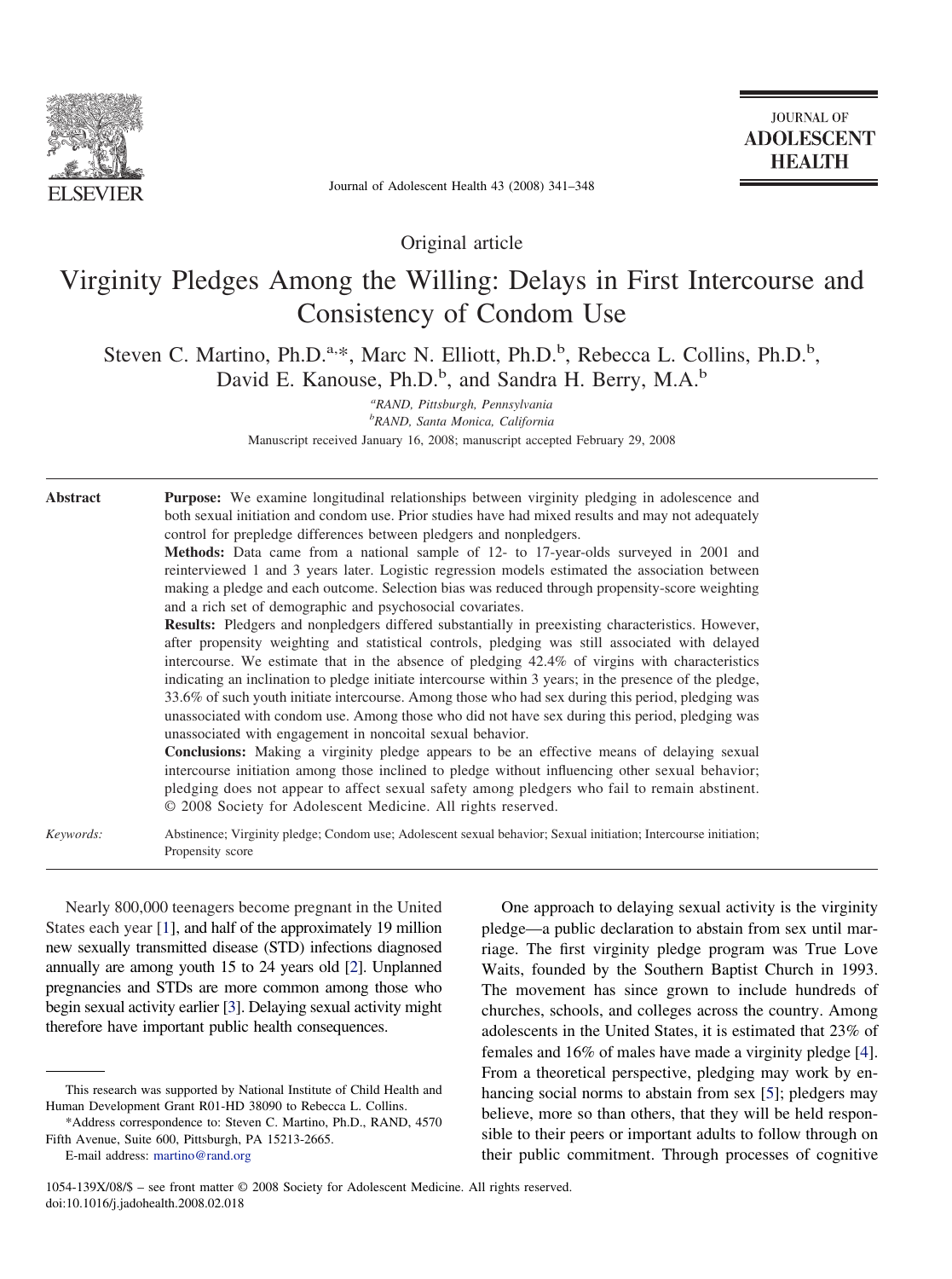dissonance or self-perception [6,[7\],](#page-7-0) pledging may also lead youth to internalize the commitment or values expressed in the pledge.

Although these programs may delay sex, those who make a virginity pledge but fail to keep it may actually increase their risk for unintended pregnancy and STDs because abstinence messages often provide incomplete and/or misleading information about condom use, exclude information about birth control and STDs, or lead youth to view such information as personally irrel[eva](#page-7-0)nt, leaving them unprepared when they do have sex [8]. It has also been suggested that virginity pledges may encourage risky noncoital sexual behaviors (e.g., oral sex) as adolescents attempt t[o](#page-7-0) preserve their "virginity" and yet still be sexually active [9].

Two recent studies found little support for a delay in intercourse [initia](#page-7-0)tion among those making a formal virginity pledge [10,11]. However, in an analysis of data from the National Longitudinal Study of Adolescent Health (Add Health), 16–17-year-old teens who made a virginity pledge delayed the initiation of sexual intercourse on average about one-third longer than sim[ila](#page-7-0)rly aged teens who had not made a virginity pledge [4]. Among teens younger than 16 years, results were mixed. This study also found that pledgers who had sex were less likely to use a condom at first sex. H[ow](#page-7-0)ever, in a follow-up analysis, Brückner and Bearman [9] found that pledgers who became sexually active were as likely as nonpledgers were to use condoms at their most recent intercourse.

These prior studies use covariates in linear models to control for the possibility that youth who make a pledge differ from those who do not in ways that predispose them to delay intercourse, which may not be sufficient if the groups differ substantially. Our study uses propensity scores to reexamine longitudinal relationships between virginity pledging and both sexual intercourse initiation and condom use. In addition, we investigate whether, among youth who do not initiate intercourse, pledging is associated with engagement in noncoital sexual behavior. The use of propensity scores to equate pledgers and nonpledgers on observed characteristics can reduce [confou](#page-7-0)nding when random assignment is not feasible [12–14], and can remove substantially more self-selection bias than covariat[es](#page-7-0) alone (sometimes eliminating 90% of bias or more) [12].

### **Methods**

# *Procedure*

We conducted a national telephone survey in 2001 (T1) and reinterviewed the same group 1 and 3 years later, in 2002 (T2) and 2004 (T3).

#### *Sample*

Participants were recruited from a purchased national list of households with a high probability of containing a member aged 12–17. The sampling frame was stratified by census tract race/ethnicity to produce nationally representative proportions of minority and non-Hispanic white youth. We mailed parents in these households an explanation of the study in advance, and obtained verbal consent via telephone from a parent or guardian just prior to conducting an interview with a randomly selected teen from the household. Teens provided verbal assent. Our refusal rate at baseline was 36%, and modeling indicated some selection associated with enrollee characteristics. There was a trend toward higher response rates (1) in census tracts with higher proportions of African Americans, (2) among households where a teen aged 12 to 14 was present but not randomly selected, and (3) when girls of any age or boys aged 14 or younger were randomly selected for sampling. Seventythree percent of the baseline sample  $(N = 1,461)$  participated in the T3 survey, and regression modeling also indicated some selectivity in attrition. Overall, attrition was higher among all races for teens over 14 at baseline, boys, and those whose parents had greater educational attainment. Among African Americans, attrition was also higher among those with the least sexual activity at baseline and was lower among those who, as of baseline, had not engaged in intercourse but had engaged in genital noncoital sexual activity. Thus, inverse-probability enrollment and attrition weights, as well as poststratification weights to correct some baseline differences compared to 1999 Current Population Survey demographics, were created and combined to produce analytic weights. All analyses employed these weights, appropriately accounting for their effects on standard errors.

After applying these weights, 47% of T3 respondents were female, 68% were white, 14% African American, 12% Hispanic, and 6% "other." At least one parent had a college degree for 33% of the sample; 59% had a parent who had been otherwise educated beyond high school.

## *Measures*

Questions assessed sexual behavior with someone of the opposite sex. Intercourse experience at each time point was measured with the item "Have you ever had sex with a boy/girl? By sex we mean when a boy puts his penis in a girl's vagina" (yes/no). We used this information to determine whether or not a respondent initiated sexual intercourse between T1 and T3. We also measured, at each survey, lifetime levels of noncoital experience with a scale develop[ed](#page-7-0) for this study based on a measure used by Miller et al [15]. Adolescents indicated whether they had ever (1) kissed,\* (2) "made-out (kissed for a long time)," (3) touched a breast/had their breast touched,\* (4) touched genitals/had their genitals touched, (5) given oral sex or received oral sex. Items with an asterisk were asked of all youth, others were asked only if the response was "yes" to the item listed immediately before it. Participants received a score of 0–4, reflecting the highest level of noncoital behavior experi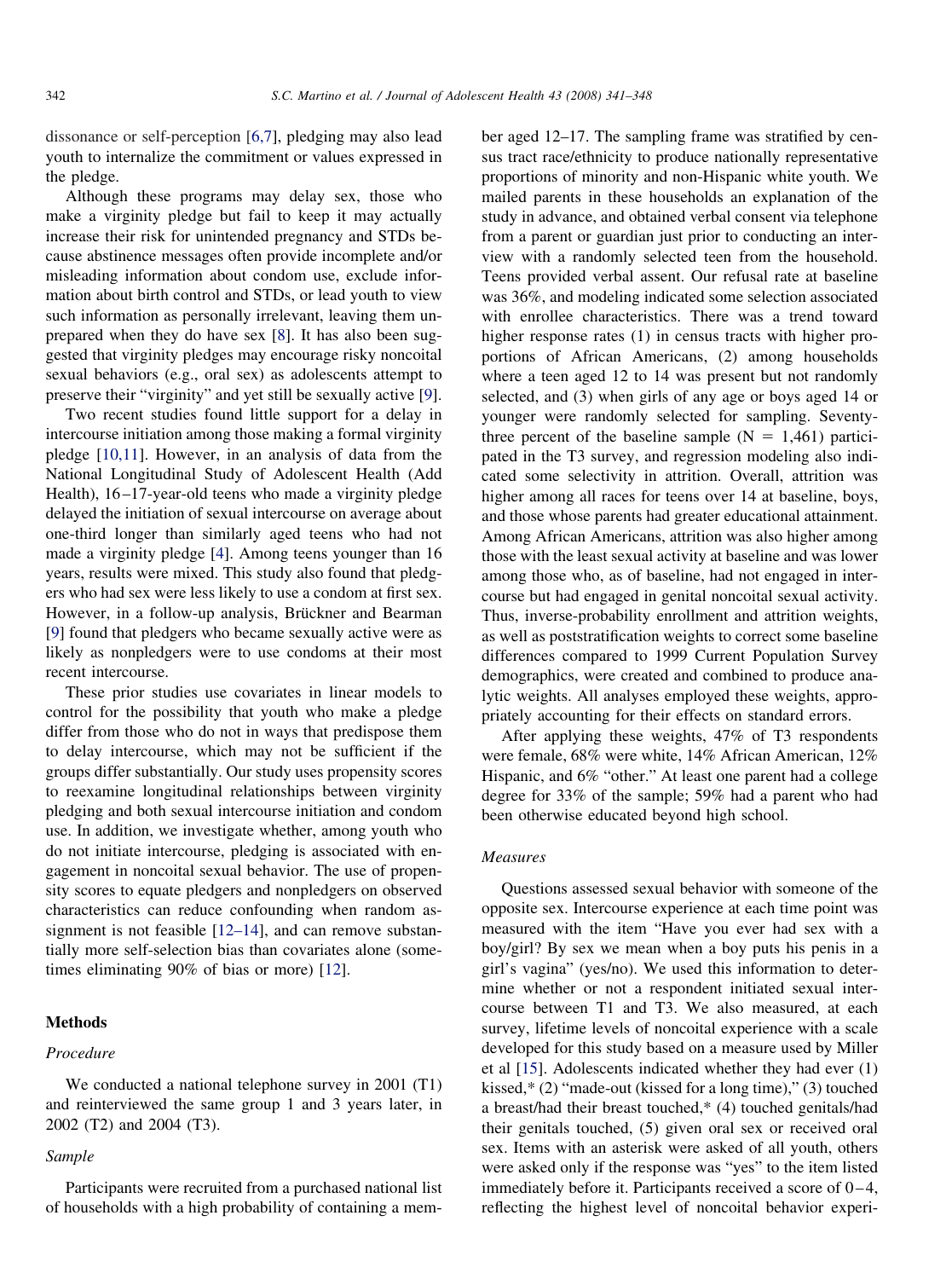enced; adolescents who reported none of the noncoital behaviors were included in the lowest category, along with those who had only kissed.

At T3, respondents who reported having sex in the past year were asked how often they used a condom when they had sex in the past 12 months ( $0 = always$ , 1 = *sometimes*,  $2 = never$ ). We combined "sometimes" and "never" responses to create a dichotomous indicator of less than consistent condom use in the past year.

Virginity pledge status was measured at baseline with the following question from Add Health: "Have you made a public or written promise to not have sex before marriage (yes/no)?"

Covariates were measured at baseline. In addition to age, gender, and race/ethnicity, we included indicators known to predict sexual initiation, virg[inity](#page-3-0) pledging, or both. A list of covariates is shown in Table 1. Details regarding the m[easu](#page-7-0)rement of the first 13 are provided in a previous paper [16]. Each of these was a strong predictor [of](#page-7-0) intercourse initiation in prior analyses of this data set [16]. In addition to these factors, we measured peer descriptive norms by asking respondents, "How many of your friends have had sexual intercourse  $(1 = none$  to  $5 = all$ ?" and measured peer prescriptive norms (perceived peer approval of sex) by asking respondents, "How would your friends feel if you had sexual intercourse in the next year  $(1 - *disapprove* a lot)$ to  $5 =$  *approve a lot*)?" We also measured respondents' amount of participation in community, school, or church activities or clubs  $(0 = none$  to  $3 = 3$  *or more hours per day*), which was a strong predictor o[f](#page-7-0) making a virginity pledge in Bearman and Brückner's [4] study.

Participants' intentions to marry and have children before age 22 were assessed at baseline via the following items: Do you think you'll get married/have children?," and, for those responding "yes," "Do you think you'll get married/have your first child at age 17 or younger, age 18 to 21, or 22 or older?" We derived dichotomous variables to distinguish those who intended to marry and those who intended to have children prior to age 22 from all others providing a rough indicator of intent to marry/have children prior to the completion of college.

Sexual knowledge was assessed with true–false items that covered pregnancy, contraception, HIV/STD transmission and prevention. We summed responses to these 11 items and transformed this variable to a standard normal distribution. Expected positive consequences of having sex were measured with a three-item scale (e.g., "If you had sex, it would make you feel more mature or grown up"). Because these three items had different response scales, they were first standardized and then averaged ( $\alpha = .57$ ). Perceived risk of engaging in unprotected sex was measured with three items that asked about the likelihood of getting pregnant, getting AIDS, and getting an STD by having sex one time without using a condom  $(1 = no \text{ chance to } 4 = more \text{ than})$ *a*  $50/50$  *chance*;  $\alpha = .62$ ).

#### *Missing data imputation*

Covariates were missing in small numbers of cases  $(0.5\% - 2\%$  for five variables,  $\leq 0.5\%$  for six variables). To avoid bias that list-wise deletion of cases with missing data mi[ght](#page-7-0) introduce in our results, we imputed missing data [17]. Imputation was based on random draws corresponding to model-based predicted probabilities. We did not impute missing values on virginity pledge status or on any of the outcome variables.

## *Analysis*

[Follow](#page-7-0)ing Rosenbaum and Rubin [1[2\]](#page-7-0) and others [13,14], we used a "counterfactual" framework to define the effects of making a virginity pledge. Within this framework, we define the effect of making a pledge as the difference between what actually occurred among pledgers and nonpledgers (e.g., intercourse initiation, condom use) and what would happen if each individual's pledge status were the opposite of what was observed (i.e., in a hypothetical counterfactual scenario). In particular, we estim[ated](#page-7-0) the average treatment effect on the treated (ATT) [18], which is the effect of the virginity pledge (the "treatment") on individuals who resemble those who pledge, rather than the effect of pledging on the entire population (including the types of individuals who are very different from those who pledge). The ATT is of particular interest in the virginity pledge scenario because pledging is expected to be most (perhaps solely) effective in delaying th[e](#page-7-0) sexual initiation of youth when undertaken voluntarily [4]. Were it possible to coerce youth who would be unlikely to pledge to do so, it seems unlikely that such a coerced pledge would have much effect on later behavior.

Using logistic regression, we estimated, for each participant, the probability of pledging,  $p_i$ , from the 22 baseline characteristics described above. To estimate average treatment effects on the treated, we assigned each pledger [a](#page-7-0) weight of 1 and each nonpledger a weight of  $p_i/(1-p_i)$  [19]. This approach gives greater weight to the survey responses of nonpledgers in the dataset who have characteristics similar to those of pledgers, and less weight to nonpledgers who are unlike people who pledge. Thus, we compare pledgers to similar nonpledgers to estimate the effects of virginity pledges.

A key standard for evaluating the success of propensity score models is the extent to which treated and nontreated groups, in this case pledgers and nonpledgers, have balanced or similar covariate distributions after weighting or matching. To assess covariate balance, we computed the standardized difference (*d*) for each of the characteristics described above before and after propensity-score adjustment. A general rule of thumb is that a standardized difference greater than 10 [repre](#page-7-0)sents meaningful imbalance in a given covariate [20–22].

After verifying that our propensity-score weights bal-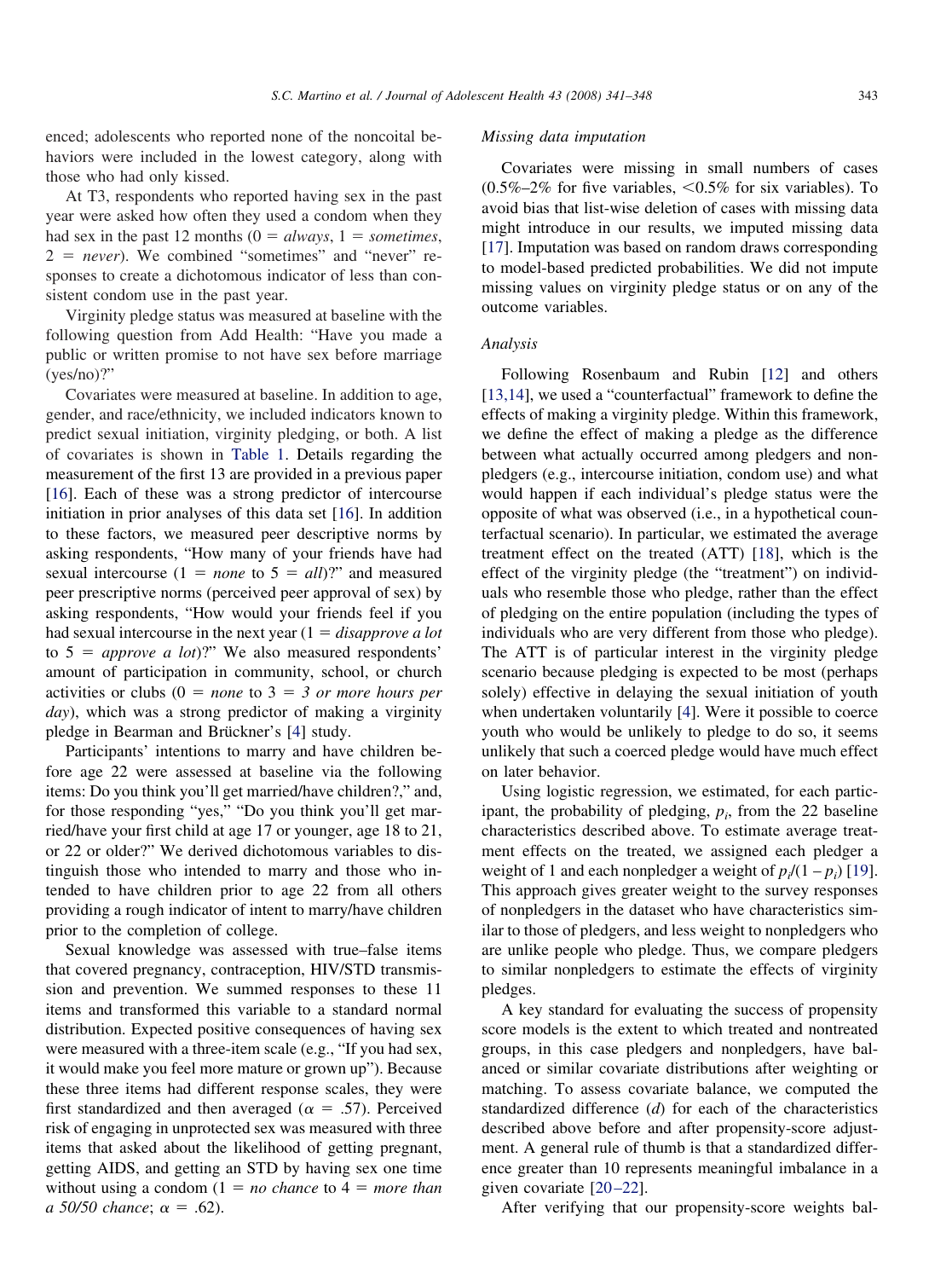<span id="page-3-0"></span>anced covariates between pledgers and nonpledgers, we used propensity-score-weighted logistic regression models to estimate the association between making a virginity pledge and each of our outcomes. These models also [in](#page-7-0)cluded covariates, as is commonly recommended [23,24].

We excluded from all analyses participants who already had intercourse by the time of the baseline survey  $(n = 334)$ as well as participants for whom we were missing information either on baseline sexual initiation status ( $n = 75$ ), virginity pledge status ( $n = 71$ ), or both ( $n = 6$ ). Thus, the final (unweighted) sample size for estimating the propensity score model was 1,517. Of these 1,517 participants, 76%  $(n = 1,154)$  participated in the T3 survey. Analyses predicting intercourse initiation from virginity pledge status were restricted to the 96% (n = 1,105) of these 1,154 participants for whom intercourse initiation status at T3 was known. Of these 1,105 participants,  $53\%$  (n = 591) reported not having sex by the T3 survey. Of these 591 participants, 98% ( $n = 579$ ) provided complete data on noncoital sexual behavior at T1 and T3 and were thus included in the analyses predicting noncoital sexual behavior. Of the 514 participants who did initiate intercourse in the year prior to the T3 survey,  $94\%$  (n = 484) provided data on condom use at

Table 1

Multivariate logistic regression predicting making a virginity pledge at  $T1 (N = 1517)$ 

| Predictor variables                                   | b      | <b>SE</b> | $\boldsymbol{p}$ |
|-------------------------------------------------------|--------|-----------|------------------|
| Age, years                                            | .18    | .06       | .002             |
| Female <sup>a</sup>                                   | .02    | .16       | .92              |
| Race/ethnicity <sup>b</sup>                           |        |           |                  |
| African American <sup>a</sup>                         | $-.13$ | .26       | .62              |
| Hispanic <sup>a</sup>                                 | $-.22$ | .28       | .42              |
| Other <sup>a</sup>                                    | $-.17$ | .33       | .61              |
| Lives with both parents <sup>a</sup>                  | .17    | .20       | .40              |
| Has at least one older sibling <sup>a</sup>           | .24    | .15       | .11              |
| Parent education                                      | $-.02$ | .15       | .65              |
| Parental monitoring                                   | .31    | .13       | .01              |
| Perceives parent disapproval of sex <sup>a</sup>      | .97    | .49       | .04              |
| Has mostly older friends                              | .16    | .22       | .47              |
| Religiosity                                           | .95    | .13       | < 0.001          |
| Sensation seeking                                     | $-.02$ | .07       | .81              |
| Deviant behavior <sup>e</sup>                         | .04    | .05       | .45              |
| Self-esteem                                           | .15    | .15       | .32              |
| Perceived prevalence of sex among peers               | $-.18$ | .11       | .11              |
| Perceived peer approval of sex                        | $-.21$ | .08       | .01              |
| Participation in activities or clubs                  | .36    | .07       | < 0.001          |
| Intention to marry before age $22^{\circ}$            | .08    | .23       | .72              |
| Intention to have children before age 22 <sup>a</sup> | $-.14$ | .42       | .73              |
| Low sex self-efficacy                                 | .23    | .12       | .06              |
| Sexual knowledge                                      | .15    | .08       | .06              |
| Positive sex expectancies                             | $-.40$ | .13       | .001             |
| Perceived risk of unprotected sex                     | $-.05$ | .15       | .73              |

*Note:* All predictor variables measured at T1.

<sup>a</sup> Dichotomous predictor.

<sup>b</sup> The comparison group was non-Hispanic white.

<sup>c</sup> Defined as being sent out of class, skipping school, cheating on a test, stealing, intentionally damaging property, or breaking into a house, school or place of business.

T3 and were thus included in the analyses predicting less than consistent condom use.

All analyses were conducted in Mplus 3.[12](#page-7-0) using maximum likelihood for parameter estimation [25]. To be certain that our estimates were robust to violations of the assumption of multivariate normality, we estimated standard errors using a sandwich estimator and test[ed](#page-7-0) the significance of coefficients with the Yuan-Bentler [26] T2\* test statistic.

#### **Results**

In our baseline sample of virgins, 23.8% reported having made a virginity pledge. This is comparable to the r[ate](#page-7-0) of pledging observed in Add Health's sample of teens [4,9]. In our weighted longitudinal sample, 17% had ever had intercourse at baseline, 29% at T2, and 53% at T3. Of teens who reported having intercourse in the year prior to the T3 survey,  $42\%$  reported less than consistent condom use.

#### *Treatment selection model*

Table 1 presents results of the multivariate logistic regression model predicting virginity pledging at T1. The concordance (*c*) value for this model is 0.8. Making a pledge was associated with older age, greater parental monitoring, greater perceived parental disapproval of sex, lesser perceived peer approval of sex, greater religiosity, greater participation in activities or clubs, lower sex self-efficacy  $(p = .06)$ , greater knowledge about sex  $(p = .06)$ , and less positive [expe](#page-4-0)ctations about the outcomes of having sex.

Table 2 shows the percent standardized differences between pledgers and nonpledgers before and after adjustment by the propensity score. Before applying propensity score weights the two groups differed (by greater than 10%) on 15 of the 22 variables. The strongest differences (greater than half a standard deviation) were that, compared to nonpledgers, pledgers perceived less approval of sex from their peers, were more religious, participated in activities and clubs more often, and expected fewer positive outcomes from sex. After we applied weights derived from the propensity score model to nonpledgers, between-group differences were almost completely eliminated, with no standardized difference exceeding 5.5%. Thus, there is strong evidence that the propensity score weights correct for bias associated with our extensive set of observed covariates.

# *Outc[omes](#page-5-0) analysis*

Table 3 shows estimates of the effects of virginity pledging on intercourse initiation, noncoital sexual behavior, and less than consistent condom use, adjusted by propensity score weighting and controlling for covariates. As the table shows, making a virginity pledge was negatively associated with intercourse initiation and not associated with noncoital sexual behavior (among those who did not initiate intercourse) or with condom use (among those who did initiate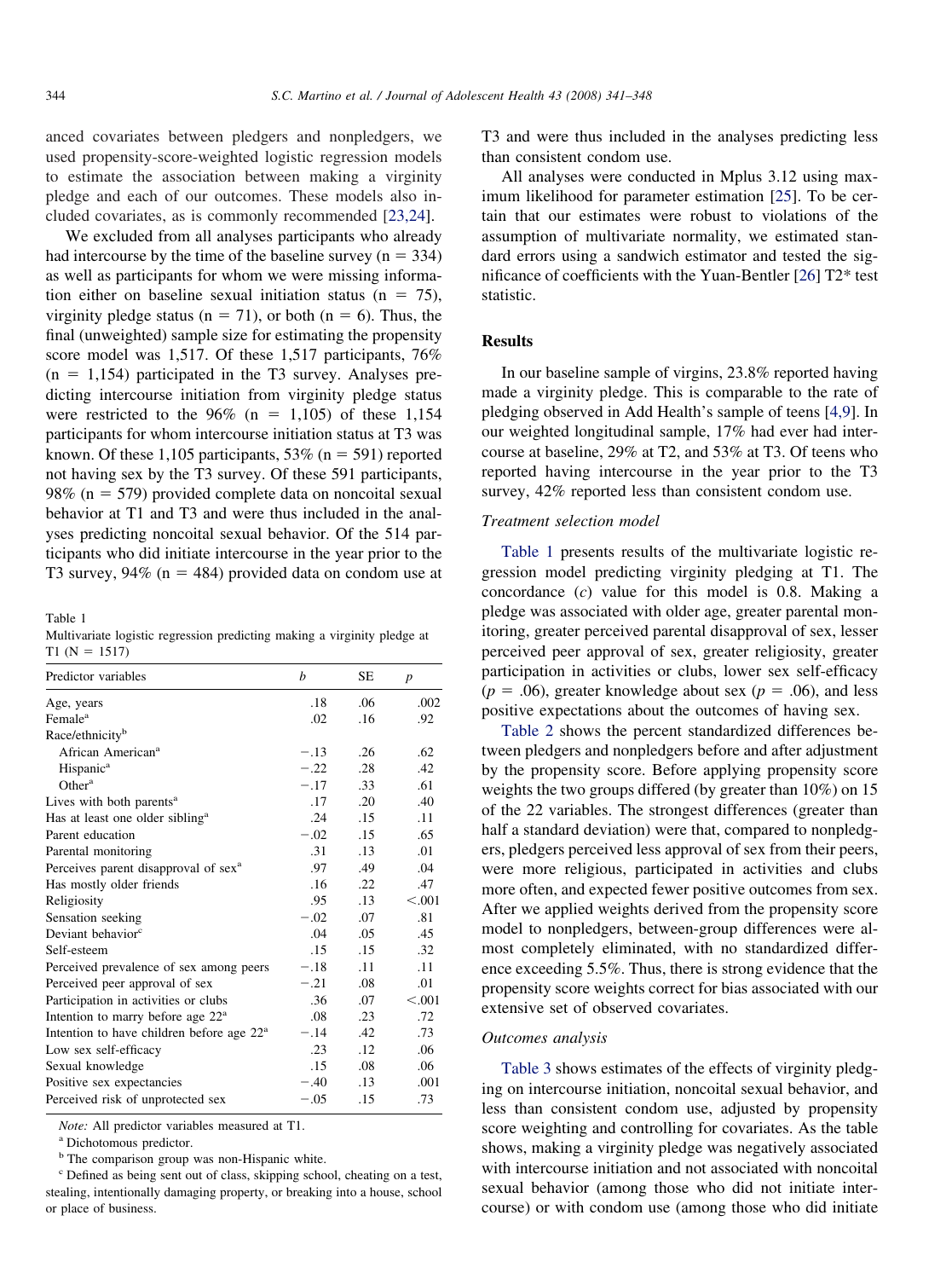<span id="page-4-0"></span>Table 2

Percent standardized differences (*d*) between virginity pledgers and nonpledgers before and after propensity score weighting

| Covariate                                | Before weighting           |                               |                  | After weighting            |                               |         |  |
|------------------------------------------|----------------------------|-------------------------------|------------------|----------------------------|-------------------------------|---------|--|
|                                          | Pledger<br>(mean or $\%$ ) | Nonpledger<br>(mean or $\%$ ) | $\boldsymbol{d}$ | Pledger<br>(mean or $\%$ ) | Nonpledger<br>(mean or $\%$ ) | d       |  |
| Age, years                               | 15.31                      | 15.19                         | 7.48             | 15.31                      | 15.29                         | 1.33    |  |
| Female                                   | 61.1%                      | 45.3%                         | 32.07            | 61.1%                      | 58.4%                         | 5.51    |  |
| White                                    | 81.2%                      | 78.3%                         | 7.22             | 81.2%                      | 80.7%                         | 1.27    |  |
| African American                         | 8.2%                       | 9.4%                          | $-4.24$          | 8.2%                       | $8.8\%$                       | $-2.15$ |  |
| Hispanic                                 | 6.6%                       | 7.7%                          | $-4.27$          | 6.6%                       | 6.9%                          | $-1.20$ |  |
| Other                                    | 4.1%                       | 4.6%                          | $-2.45$          | 4.1%                       | 3.6%                          | 2.60    |  |
| Lives with both parents                  | 85.4%                      | 80.6%                         | 12.80            | 85.4%                      | 83.6%                         | 4.98    |  |
| Has at least one older sibling           | 68.2%                      | 64.1%                         | 8.67             | 68.2%                      | 67.7%                         | 1.07    |  |
| Parent education                         | 3.90                       | 3.85                          | 3.43             | 3.90                       | 3.88                          | 1.76    |  |
| Parental monitoring                      | 4.33                       | 4.05                          | 43.76            | 4.33                       | 4.31                          | 2.53    |  |
| Perceives parent disapproval of sex      | 98.7%                      | 91.9%                         | 32.55            | 98.7%                      | 98.7%                         | 0.00    |  |
| Has mostly older friends                 | 13.3%                      | 11.5%                         | 5.46             | 13.3%                      | 13.8%                         | $-1.46$ |  |
| Religiosity                              | 3.74                       | 3.09                          | 85.61            | 3.74                       | 3.73                          | 2.08    |  |
| Sensation-seeking                        | 3.95                       | 3.78                          | 17.90            | 3.95                       | 3.93                          | 2.43    |  |
| Deviant behavior                         | 7.19                       | 7.68                          | $-28.07$         | 7.19                       | 7.21                          | $-1.04$ |  |
| Self-esteem                              | 3.49                       | 3.39                          | 22.11            | 3.49                       | 3.48                          | 1.12    |  |
| Perceived prevalence of sex among peers  | 1.61                       | 1.85                          | $-30.10$         | 1.61                       | 1.63                          | $-2.29$ |  |
| Perceived peer approval of sex           | 2.00                       | 2.67                          | $-59.14$         | 2.00                       | 2.06                          | $-5.20$ |  |
| Participation in activities or clubs     | 1.70                       | 1.10                          | 64.15            | 1.70                       | 1.72                          | $-2.15$ |  |
| Intention to marry before age 22         | 10.2%                      | 10.9%                         | $-2.28$          | 10.2%                      | 10.5%                         | $-0.98$ |  |
| Intention to have children before age 22 | 2.7%                       | 4.6%                          | $-10.14$         | 2.7%                       | 2.7%                          | 0.00    |  |
| Low sex self-efficacy                    | 1.98                       | 1.80                          | 25.96            | 1.98                       | 1.99                          | $-0.81$ |  |
| Sexual knowledge                         | 0.22                       | 0.14                          | 8.58             | 0.22                       | 0.18                          | 3.94    |  |
| Positive sex expectancies                | $-0.28$                    | 0.04                          | $-50.85$         | $-0.28$                    | $-0.26$                       | $-3.99$ |  |
| Perceived risk of unprotected sex        | 3.10                       | 3.04                          | 12.31            | 3.10                       | 3.11                          | $-1.29$ |  |

intercourse). F[igure](#page-6-0) 1A presents estimated rates of intercourse initiation among pledgers and nonpledgers. Two estimates are shown for nonpledgers: one derived from a model that adjusts for covariates only, and another derived from a model that adjusts for covariates and uses propensity scores to weight nonpledgers to match pledgers. As the figure shows, the net difference in intercourse initiation between pledgers and nonpledgers from the model that adjusts for covariates only is almost three times as large as the net difference from the propensity-adjusted model, suggesting that selection bias would have greatly overstated the true average treatment effect of virginity pledges on treated pledgers in the absence of propensity score weighting. Nonetheless, although removing selection bias associated with our observed covariates greatly diminishes the relationship between making a virginity pledge and int[ercourse](#page-6-0) initiation, it does not eliminate that relationship. Figure 1B presents comparable estimates for less than consistent condom use. In neither the covariate-adjusted model nor the covariate-adjusted and propensity-score-weighted model do estimates of consistent condom use differ between pledgers and nonpledgers. We ran these same models treating condom use as a three-level ( $0 = always$ ,  $1 = sometimes$ ,  $2 =$ *never*) ordinal variable and found remarkably similar results. In the propensity-score-weighted ordinal logistic regression model, the log odds for virginity pledging on condom use was  $-.42$  (SE = .37) and the associated *p*value was .25. A test of the proportional odds assumption confirmed that it is reasonable to assume a constant odds ratio across each of the categories of the three-level condom variable,  $\chi^2(24) = 21.46$ ,  $p = .61$ .

# **Discussion**

The primary question that our study addresses is whether, among adolescents who have characteristics associated with being inclined to make a virginity pledge, making a virginity pledge delays sexual initiation. That is, among a group of youth who are already inclined to delay intercourse relative to other youth, does the act of making a virginity pledge further delay their debut? Our analysis suggests that it does (and without influencing noncoital sexual behavior). According to our propensity score model, 42.4% of adolescent virgins aged 12 to 17 who are the type inclined to make a virginity pledge would initiate sexual intercourse within 3 years in the absence of making a pledge. In the presence of the pledge, 33.6% initiate sexual intercourse in that same interval. Thus, making a pledge may lessen the likelihood of sexual initiation by almost 9 percentage points among this group of low-risk youth. This size reduction is comparable to the reduction observed for other interventions that have been shown to impact adoles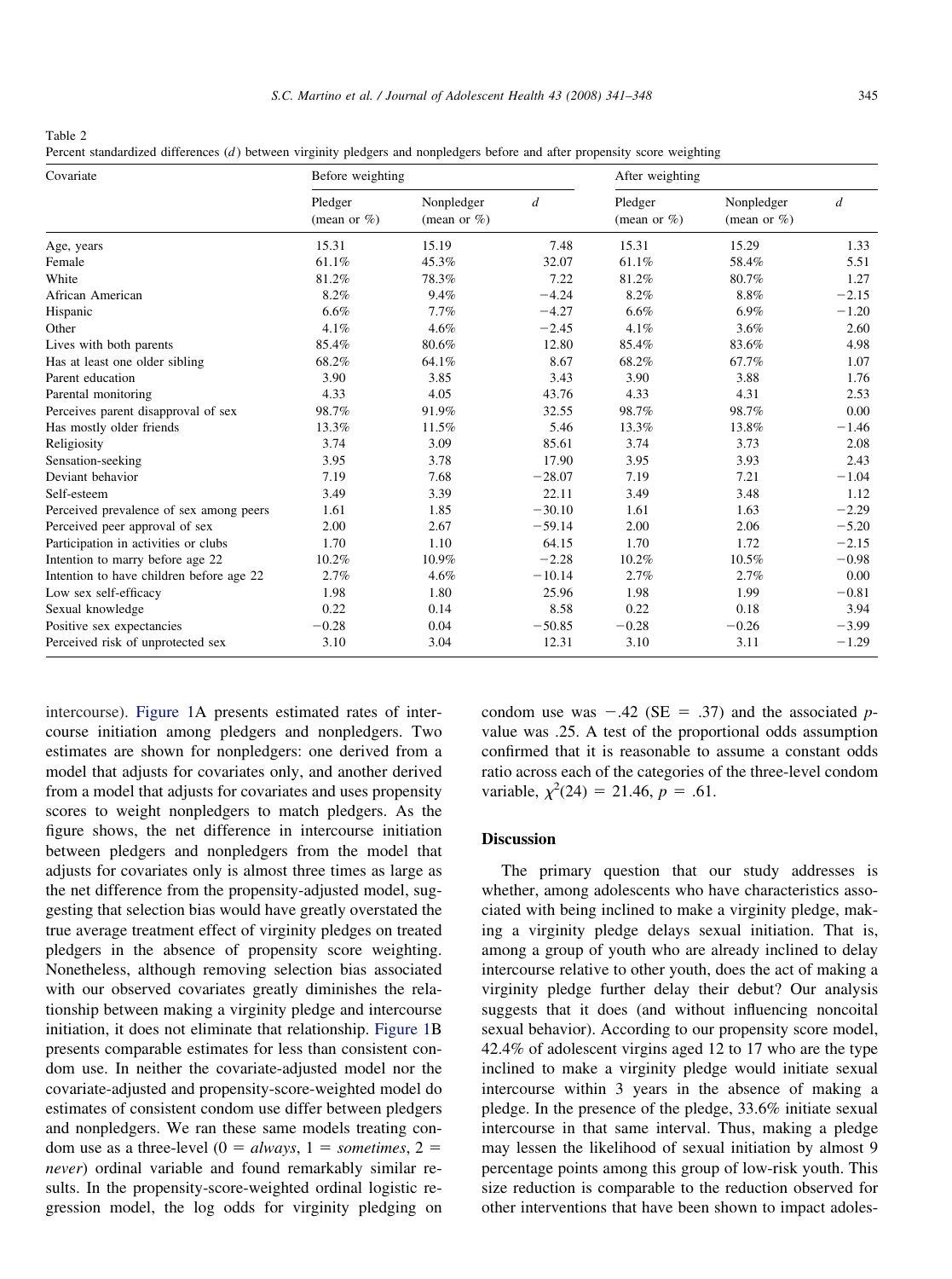<span id="page-5-0"></span>Table 3

Propensity score analysis of the effect of making a virginity pledge at T1 on intercourse initiation (N = 1105), noncoital sexual nehavior (N = 579), and less than consistent condom use  $(N = 484)$  at T3

| Predictor variable                               | Intercourse initiation |           | Noncoital sexual<br>behavior <sup>cd</sup> |        |           | Less than consistent<br>condom use <sup>e</sup> |        |           |                  |
|--------------------------------------------------|------------------------|-----------|--------------------------------------------|--------|-----------|-------------------------------------------------|--------|-----------|------------------|
|                                                  | b                      | <b>SE</b> | $\boldsymbol{p}$                           | b      | <b>SE</b> | $\boldsymbol{p}$                                | b      | <b>SE</b> | $\boldsymbol{p}$ |
| Virginity pledge <sup>a</sup>                    | $-.50$                 | .22       | .02                                        | $-.36$ | .23       | .11                                             | $-.40$ | .34       | .25              |
| Covariates                                       |                        |           |                                            |        |           |                                                 |        |           |                  |
| Age, years                                       | .10                    | .11       | .36                                        | .10    | .09       | .24                                             | .58    | .14       | < 0.001          |
| Female <sup>a</sup>                              | .40                    | .26       | .12                                        | .04    | .26       | .88                                             | 1.21   | .41       | .003             |
| Race/ethnicity <sup>b</sup>                      |                        |           |                                            |        |           |                                                 |        |           |                  |
| African American <sup>a</sup>                    | .85                    | .52       | .10                                        | $-.08$ | .46       | .87                                             | .35    | .55       | .53              |
| Hispanic <sup>a</sup>                            | $-.29$                 | .52       | .58                                        | $-.43$ | .42       | .30                                             | $-.51$ | .88       | .56              |
| Other <sup>a</sup>                               | 1.39                   | .45       | .001                                       | $-.18$ | .63       | .77                                             | $-.57$ | .69       | .41              |
| Lives with both parents <sup>a</sup>             | $-.11$                 | .35       | .76                                        | .09    | .33       | .79                                             | $-.73$ | .44       | .10              |
| Has at least one older sibling <sup>a</sup>      | $-.19$                 | .27       | .48                                        | .35    | .25       | .15                                             | .53    | .36       | .15              |
| Parent education                                 | $-.16$                 | .08       | .04                                        | $-.01$ | .08       | .92                                             | .13    | .12       | .28              |
| Parental monitoring                              | $-.31$                 | .22       | .14                                        | .17    | .24       | .48                                             | .03    | .31       | .93              |
| Perceives parent disapproval of sex <sup>a</sup> | 1.47                   | 1.09      | .18                                        | $-.71$ | 1.27      | .58                                             | 1.34   | .87       | .12              |
| Has mostly older friends <sup>a</sup>            | .20                    | .31       | .53                                        | $-.45$ | .40       | .26                                             | $-.18$ | .48       | .72              |
| Religiosity                                      | $-.21$                 | .20       | .30                                        | $-.13$ | .24       | .59                                             | .39    | .30       | .21              |
| Sensation seeking                                | $-.20$                 | .12       | .10                                        | $-.24$ | .11       | .04                                             | $-.15$ | .20       | .46              |
| Deviant behavior                                 | .14                    | .08       | .11                                        | $-.10$ | .10       | .33                                             | .00    | .09       | .96              |
| Self-esteem                                      | .05                    | .26       | .86                                        | $-.19$ | .26       | .46                                             | $-.12$ | .42       | .78              |
| Perceived prevalence of sex among peers          | .34                    | .25       | .17                                        | $-.19$ | .21       | .37                                             | $-.22$ | .24       | .35              |
| Perceived peer approval of sex                   | .29                    | .12       | .02                                        | .05    | .14       | .71                                             | .62    | .18       | < .001           |
| Participation in activities or clubs             | $-.04$                 | .37       | .79                                        | $-.11$ | .13       | .41                                             | $-.09$ | .16       | .60              |
| Intention to marry before age 22 <sup>a</sup>    | $-.03$                 | .37       | .93                                        | .45    | .36       | .21                                             | .95    | .51       | .06              |
| Intention to have children before age $22a$      | .33                    | .56       | .56                                        | $-.14$ | .85       | .87                                             | 1.37   | .81       | .09              |
| Low sex self-efficacy                            | $-.52$                 | .21       | .01                                        | $-.07$ | .18       | .70                                             | .58    | .29       | .05              |
| Sexual knowledge                                 | .04                    | .13       | .75                                        | $-.03$ | .12       | .79                                             | $-.02$ | .26       | .95              |
| Positive sex expectancies                        | .20                    | .20       | .32                                        | .40    | .22       | .07                                             | $-.31$ | .29       | .28              |
| Perceived risk of unprotected sex                | .43                    | .24       | .07                                        | .06    | .25       | .80                                             | .50    | .38       | .18              |

*Note:* All predictor variables measured at T1.

<sup>a</sup> Dichotomous predictor.

<sup>b</sup> The comparison group was non-Hispanic white.

<sup>c</sup> Among those not initiating intercourse.

<sup>d</sup> Controls for level of noncoital sexual behavior at T1.

<sup>e</sup> Among those initiating intercourse.

cent sexual initiation (e.g., [2[7–30\];](#page-7-0) for a review, see [3[1\]\).](#page-7-0) Of course, because not all youth have characteristics that incline them to pledge, the reduction in rates of sexual initiation that are likely to be attainable in the broader youth population will be lower. Nonetheless, virginity pledges appear to be as effective among the applicable segment of the youth population as are other interventions that effectively postpone adolescent sexual intercourse.

Our finding that making a virginity pledge is associated with a delay in sexual ini[tia](#page-7-0)tion replicates the findings of Bearman and Brückner [4], and extends them in an important way. In particular, our use of an unusually rich set of psychosocial correlates of both virginity pledging and sexual initiation in combination with a robust statistical method more convincingly addresses the question of self-selection bias that was the primary limitation of previous evidence of the effectiveness of virginity pledge programs.

Another question that our study addresses is whether youth who make a virginity pledge but then have sexual intercourse are more likely to be inconsistent condom users than comparable youth who do not make a pledge. That is, does pledging impede readiness for responsible sex, should pledgers fail to meet their abstinence till marriage goals? If so, it might be unwise from a public health standpoint to promote pledging, given the high rates of sex among pledgers (33% in our analysis). We found that teens who pledged were marginally more knowledgeable about sex than teens who did not pledge and not less likely to use condoms consistently. Perhaps pledging makes teens less likely to use a condom t[he](#page-7-0) first time they have sex, as Bearman and Brückner [4] found, but as soon as they initiate they educate themselves and begin to carry and use condoms for subsequent encounters. Indeed, Brückner and Bearman [9] showed that Add Health pledgers were as likely as nonpledgers were to use condoms at their most recent intercourse. Still, failure to use a condom at first sex is important, as the risk of teen pregnancy is considerably [high](#page-7-0)er among those who do not use condoms at first sex [32].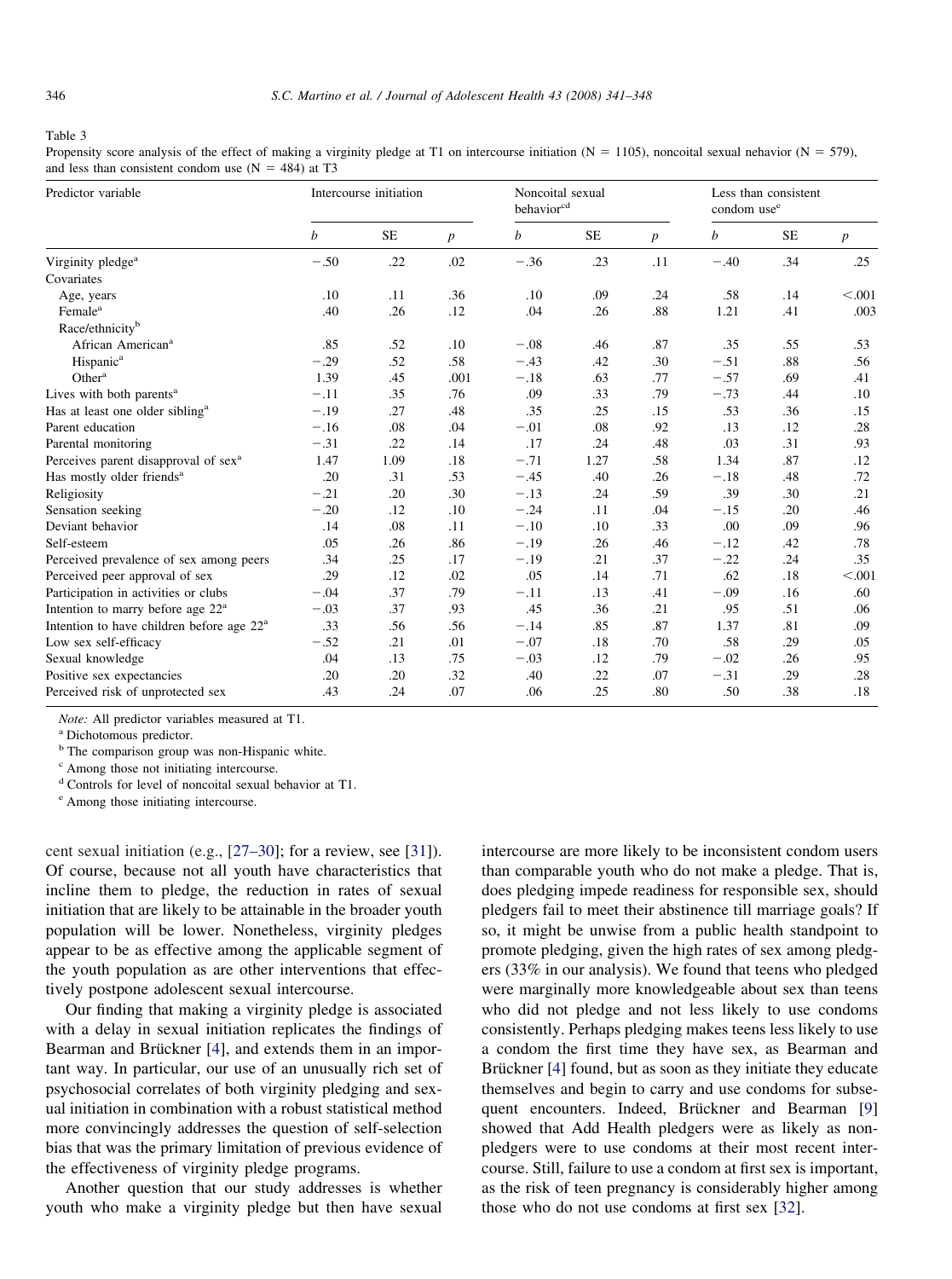<span id="page-6-0"></span>

Figure 1. (A) Estimated rates of intercourse initiation among virginity pledgers and nonpledgers. The leftmost bar shows estimates for nonpledgers based on a model that is adjusted with covariates only. The middle bar shows estimates for nonpledgers from a model that is adjusted with covariates and uses propensity scores to weight nonpledgers to match pledgers. (B) Estimated rates of less than consistent condom use among virginity pledgers and nonpledgers. The leftmost bar shows estimates for nonpledgers based on a model that is adjusted with covariates only. The middle bar shows estimates for nonpledgers from a model that is adjusted with covariates and uses propensity scores to weight nonpledgers to match pledgers.

Our study also sheds new light on the characteristics that distinguish pledgers from nonpledgers. Compared to youth who do not pledge, pledgers are more strongly religious, their parents more closely monitor their behavior, their friends and parents are more often opposed to their having sex, they are more likely to join clubs and participate in community activities, they are less likely to expect that having sex will lead to positive consequences, and they have lower sex self-efficacy. Although pledgers are predisposed to later sexual initiation even in the absence of pledging, it appears that pledging further delays sex among these youth, a finding th[at](#page-7-0) is consistent with psychological theories of behavior [6,7].

Our findings should not be taken as evidence that virginity pledges should be imposed upon adolescents. For youth who want to have sex and whose social environments support doing so, pledging is not likely to be an effective means of delaying sexual initiation (and it is doubtful that sincere pledges could be elicited from such youth). These youth need sex education that helps reduce sexual risk taking and unintended pregnancy, as do the s[ubst](#page-7-0)antial number of pledgers who eventually have sex [33]. Moreover, it is questionable whether being coerced into making a pledge will be effective even for teens who have characteristics like those of teens who pledge voluntarily. Psychological theory would suggest that pledging will have an effect on behavior to the extent that the p[led](#page-7-0)ger believes he or she freely chose to make a pledge [6]. Thus, it may be important and useful to have both pledge programs and comprehensive sex education available to provide the most appropriate intervention for all types of teens.

Our study may be limited by its reliance on self-report measures of pledging and sexual behavior. Some youth who made a pledge—particularly those for whom it was less meaningful—may have forgotten doing so or been unwilling to later admit to doing so. Also, teens who made a pledge and broke it may not have been completel[y](#page-7-0) forthcoming about their sexual behavior. Rosenbaum [34] found that about half of youth from Add Health who reported making a pledge at the first survey did not [rep](#page-7-0)ort having done so a year later at the second survey [34]. Rosenbaum also found that pledgers who reported initiating intercourse between the two surveys were three times less likely to report having made a pledge as those who did report intercourse initiation.

It is also possible that we have omitted important variables from our model. The propensity score method, like all observational approaches, is limited by the availability of variables that can be used to model self-selection; if critical self-selection factors are omitted, then the model will not fully eliminate self-selection bias from estimates. Nonetheless, even imperfect propensity score weights increase the robustness of multivariate regression estimates to the misspecification of the regression model; similarly, the use of even imperfect covariates increases the robustness of [es](#page-7-0)timates to misspecification of the selection model [23]. Finally, it is important to note that our findings may be irrelevant to nonheterosexual adolescents, as we did not ask participants about same-gender sexual behavior.

These potential limitations are balanced by important strengths. We used data from one of the few national data sets apart from Add Health that contain longitudinal data on adolescent sexual behavior and a rich source of predictors of that behavior. Also, this study used the most appropriate